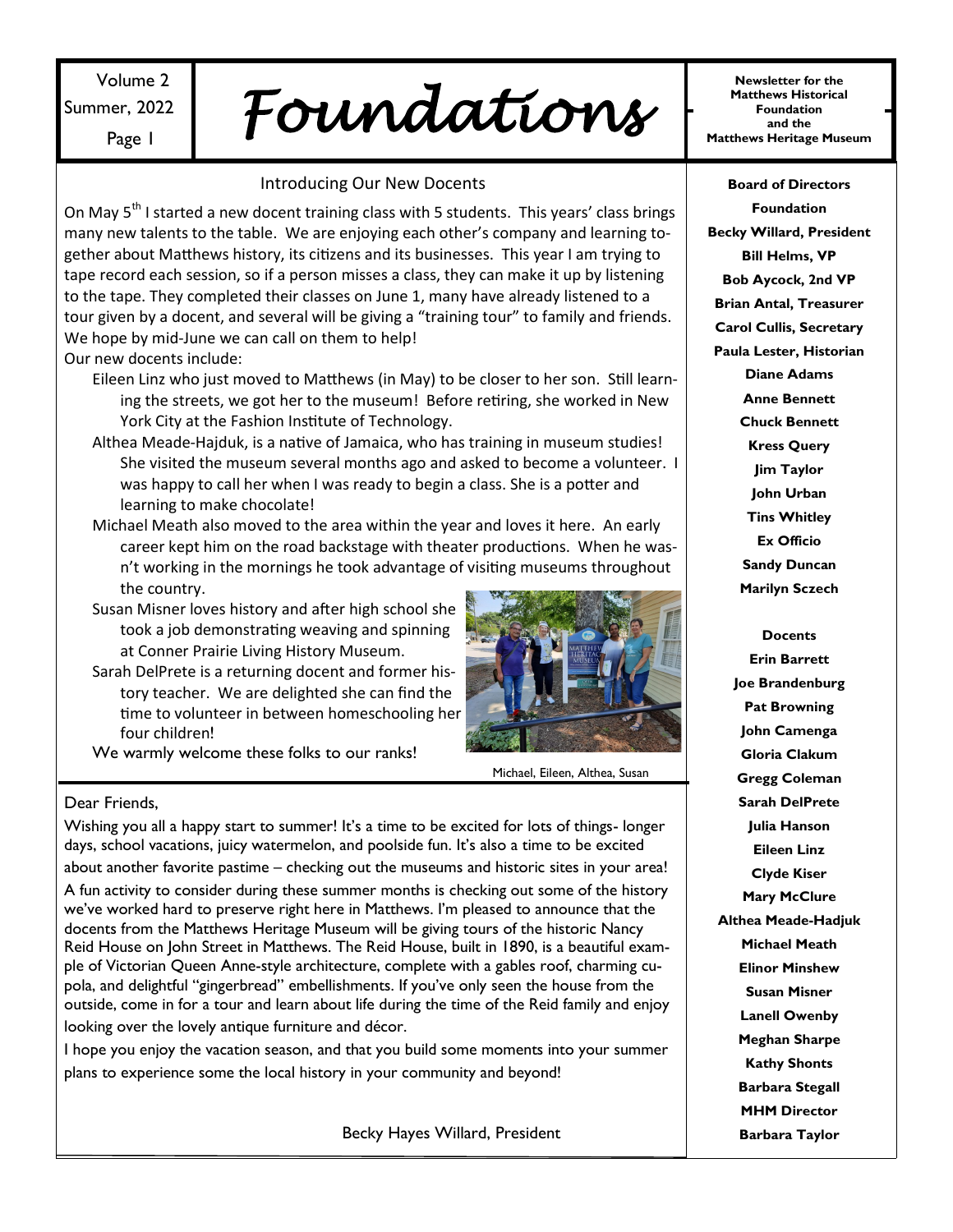*Page 2*

# *Foundations*

### Introducing Gregg Coleman

We never know where our paths will take us. Opportunities present themselves and we too often create reasons why it is easier to just stay in our comfort zone and watch the years come and go. Who would have thought, a person born in Memphis, TN, would move to Chicago at the age of two, graduate high school in Gary, IN, earn a degree from Indiana University, and retire from General Motors Financial Corporation after 30 years? My career began in Chicago, with the daunting task of repossessing cars. After nine years, I was transferred to Iowa. After eighteen years and a few hundred GM offices closing, I was mercifully transferred back to Chicago. However, after only two years, the Chicago office received orders to close. Here I am, only two years from retirement eligibility, but only a few GM offices still in existence. What do you do? Well, you end up at GM in Charlotte.

My transitioning would not have been as fulfilling without my amazing wife of 38 years, Sharon. We have two children, Bryan, and Lauren. They now, also live in Charlotte. My son is co-owner of a property preservation company, and my daughter works at the Post Office.

Owning a home on the Charlotte side of McKee Road means voting in Charlotte, even though my life is most affected by what happens in Matthews. A few years ago, Barbara Taylor gave a presentation on Tank Town, AKA, Cresdale the oldest Black community in Matthews. As a member of Jonesville A.M.E. Zion Church which has been in Matthews since 1884, I know some of the local Black history. Since most people have nev-



er heard of Jonesville, I wondered what she would say about Tank Town. Imagine my delight when her presentation was much more than a footnote. I asked to become a volunteer at the museum. I also volunteer as a financial coach through Servants Heart. I hold numerous positions at Jonesville, including chairman of the Trustee Board and superintendent of Sunday School. One Sunday, when you're out and about stop by Jonesville, and meet your 138-year-old neighbor.

### A Man Needing Little Introduction

William "Kress" Query is a life-long citizen of Matthews. He attended Matthews graded school until 9th grade, the highest grade then, and continued High School at East Mecklenburg graduating in 1958. He attended Charlotte College (now UNCC) earning a degree in Engineering Technology. The day after graduation he started working at Estul Tool and Manufacturing in Matthews. He held a number of jobs there, beginning as a Tool Engineer, then Chief Engineer, Vice-President and finally President. He owned half the business and sold the company to ABT in 2012, continuing as President until 1975 when he retired at age 75.

He met Gwen Query who has been the love of his life and his best friend. Despite his full career, she supported his dreams to serve his town in politics. In 1969 he ran for Town Commissioner and was elected with the highest number of votes, designating him Mayor Pro Tem. When then Mayor Pars Lemmond asked Kress to share his vision for Matthews with him, Lemmond asked the Commissioners to make him Mayor, which they did. He was the youngest Mayor to serve at 29. He served



6 years and started the zoning of Matthews and prepared Matthews for future growth. In 1993 Kress was elected Matthews Commissioner and served in that position till 2017 giving 30 years of his time for the town. His public service was recognized when he received the Order of the Long Leaf Pine from the Governor.

Kress has been a life-long member of Matthews Methodist Church, and started and chaired the Methodist Kindergarten Program even without funding from the Church. He grew up in the Shelton House across the street from the Reid House and spent a lot of time with Miss Nancy Reid. Sarah Redd, Nancy's niece inherited the Reid House when Nancy died. She asked Kress if he would start the Matthews Historical Foundation as a 501(c)3, so as President he could see that the house would be preserved for future generations. Once again, returning to the Foundation Board, he continues to keep his promise with the other members of the Foundation.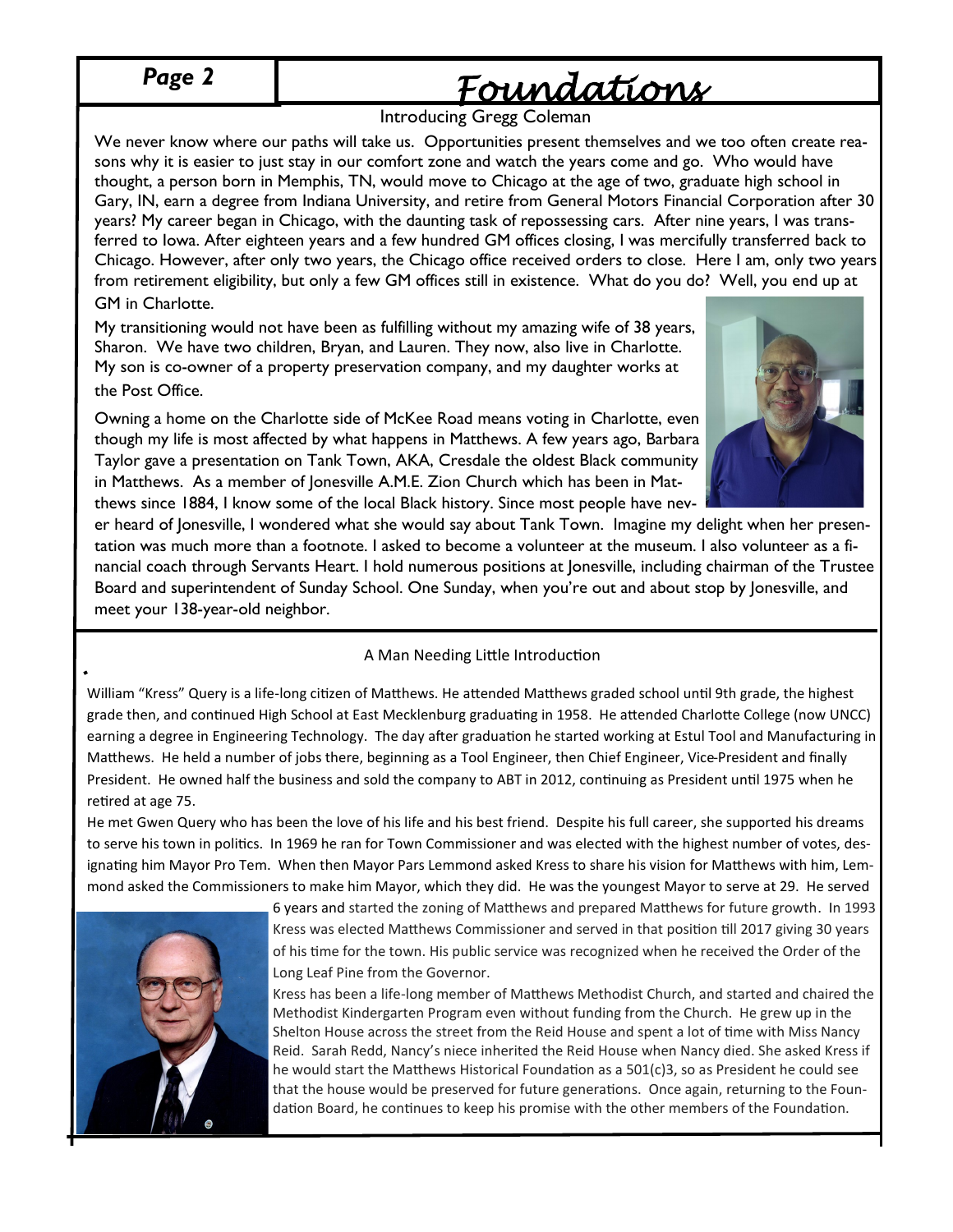# Foundations

### From the Director:

For may years I have wanted to take an inventory of the Reid House furniture and art objects. While preparing for the Reid exhibit it took on greater urgency as I wanted to use items given to the Foundation by Sarah Redd. As I did research, Paula brought in some photos of the family too small to display in the Reid house, several items of China from Nancy Reid, and books in the family collection. Paula Lester, Eleanor Morris, and I met at the Reid House and were able to record where the various items came from. Eleanor Morris was on the first Board of the Foundation and purchased many items to furnish the house, while others were donated by local citizens. Paula and Eleanor were able to document almost all the pieces, including the few that were family items. These family items came together to help interpret the Reid exhibit now on display. When the exhibit comes down, the Reid items and photos will be catalogued.



The follow-up activity that is happening now is continuing the research on the Reid family

and specifically the Reid House. This is in preparation for developing a new tour for the Reid House focused on the family and the architecture. Approximately two years ago, before the pandemic I promised to open the Reid House four times annually, with docents giving tours. Five docents and I are currently meeting, discussing our goals, getting the necessary information together to create "talking points" for the a tour of the house. At the first meeting we agreed that our focus would be on the house and the people who lived in the house, and their stories. As such few items on display are from the Reids we will only point out items that they owned.

Already I have discovered through deed research that Edward S. Reid, who built the house, bought the property from his wife's parents! And, furthermore, he didn't sell the house to Ellie until 1896, but allowed her and her two children to move into the house about a month before she married Dr. Reid. I am re-reading what has been written and clearing up any discrepancies. At our next meeting we will walk thru the house and determine what stories can be told where. Thanks to Joe Brandenburg, aka Dr. Reid, Elinor Minshew, Pat Browning, Kathy Shonts and Barbara Stegall aka Mrs. Reid for helping me with this project! We hope by the fall to introduce the new tour, once docents are trained. We are also beginning a similar documentation of the items at the Depot and will be meeting with Becky Hawke, City Manager, to discuss the best way to preserve and care for the items. Enjoy the summer!

Barbara Taylor

### *Pepsi: Born in the Carolinas*

Many people know that Caleb Bradham a pharmacist in New Bern invented Brad's Drink in the late 1880s, later to be known as Pepsi-Cola. His aim was to create a drink that was delicious and healthful, aiding digestion and boosting energy. He was confident his drink would be a taste-good, cure-all for modern ailments.

The Matthews Heritage Museum will have on display an exhibit on *Pepsi: Born in the Carolinas* from July 9 to November 19, 2022.

In 1905, as the drink's popularity grew, Charlotte was one of the first two franchises of the new company. Thus began Pepsi-Cola Bottling Company of Charlotte, Inc. Henry Barksdale Fowler, who was to become known to his employees as "Mr. Pepsi-Cola," bought the first Pepsi franchise from the drink's inventor Caleb Bradham and began doing business in a barn beside the city's blacksmith shop on East Trade Street, near the railroad tracks.



Over time Charlotte's franchise grew and because of Fowler's forward-thinking management style, the parent company often introduced new items in the Charlotte market. The Pepsi swirl bottle, which was Fowler's idea, was test marketed in Charlotte. By the early 1950s, more than 60 delivery trucks rolled out of the South Boulevard plant every day.

Fowler ran the business more than 65 years. Fowler was the only franchisee to continuously bottle and distribute Pepsi while hundreds of others were abandoning the national soft-drink company. The company was later led by Dale Halton, Henry's granddaughter who became President in 1981. Under her leadership she exponentially grew the business. Pepsi-Cola Bottling Company of Charlotte employs 350 workers and has an annual sales volume of 15 million cases or \$74 million. Halton's success was recognized in 1988 when she was named "Charlotte Business Woman of the Year."

The exhibit not only shares the history of Pepsi-Cola in Charlotte, but displays a number of memorabilia from the company.

## *Page 3*